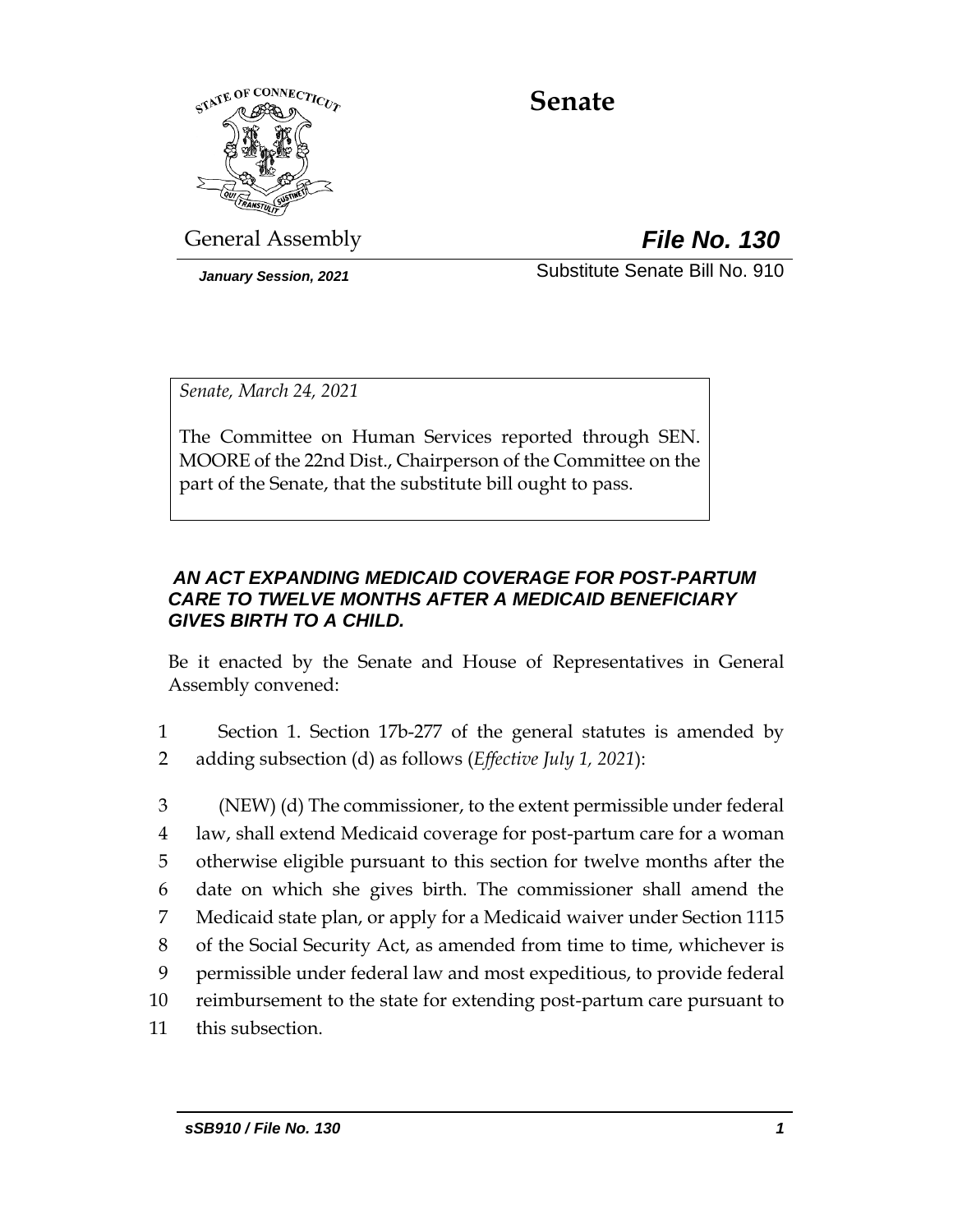This act shall take effect as follows and shall amend the following sections:

| Secti | ,,,,,,<br>$\mu\mu$ | -- |
|-------|--------------------|----|
|       |                    |    |

*HS Joint Favorable Subst.*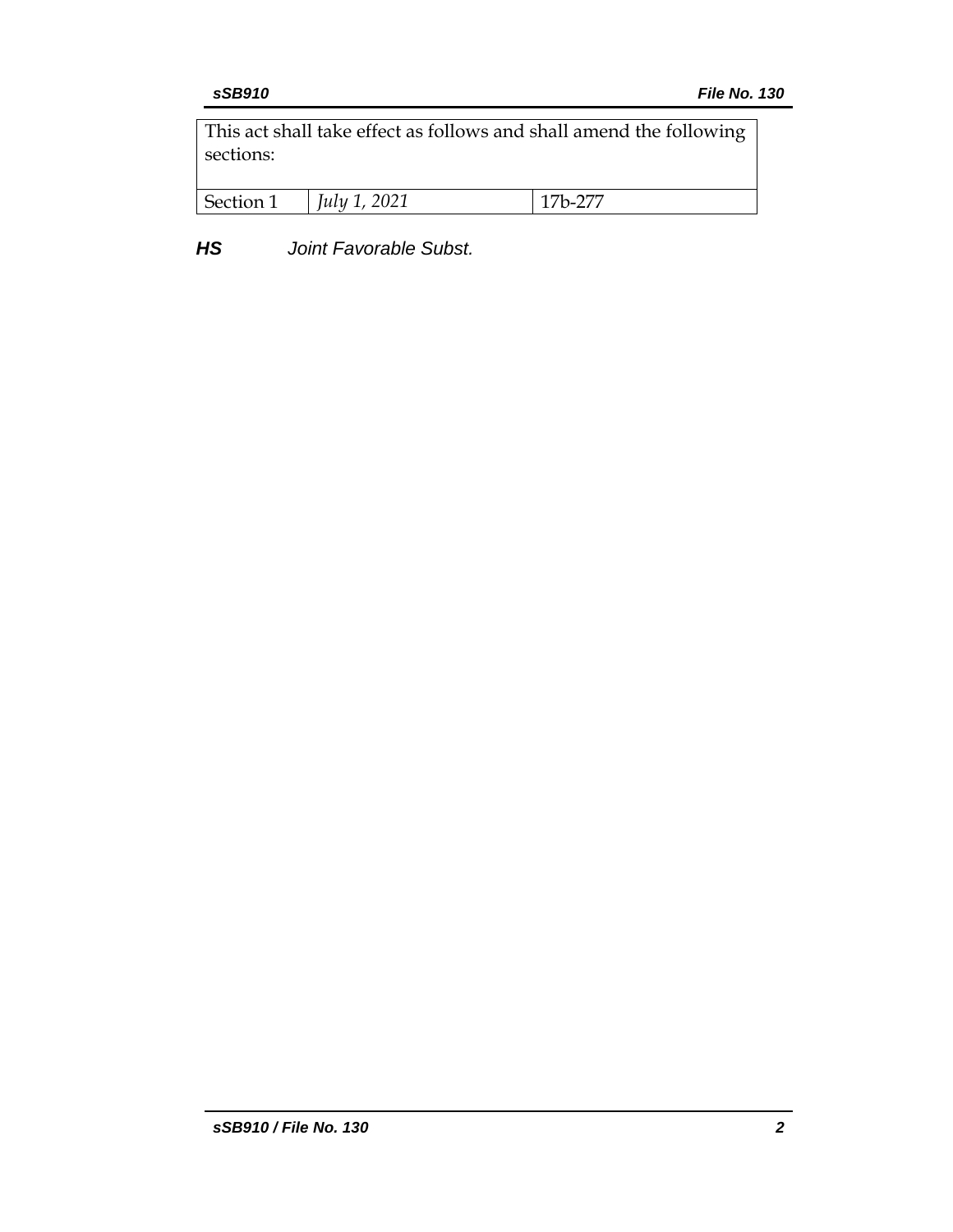*The following Fiscal Impact Statement and Bill Analysis are prepared for the benefit of the members of the General Assembly, solely for purposes of information, summarization and explanation and do not represent the intent of the General Assembly or either chamber thereof for any purpose. In general,*  fiscal impacts are based upon a variety of informational sources, including the analyst's professional *knowledge. Whenever applicable, agency data is consulted as part of the analysis, however final products do not necessarily reflect an assessment from any specific department.*

### *OFA Fiscal Note*

#### *State Impact:*

| <b>Agency Affected</b> | <b>Fund-Effect</b> | FY 22 \$      | $FY$ 23 \$    |
|------------------------|--------------------|---------------|---------------|
| Social Services, Dept. | GF - Cost          | \$1.9 million | \$1.9 million |
| Note: GF=General Fund  |                    |               |               |

#### *Municipal Impact:* None

#### *Explanation*

The bill results in a state Medicaid cost of approximately \$1.9 million in FY 22 and FY 23 to the Department of Social Services (DSS) associated with extending Medicaid coverage for post-partum care from 60 days to twelve months. The cost reflects an average monthly gross cost of \$365 per person.

To the extent the state is required to provide similar coverage under HUSKY B due to the provisions of the American Rescue Plan Act, DSS will incur additional costs beginning in FY 23.

#### *The Out Years*

The annualized ongoing fiscal impact identified above would continue into the future subject to inflation.

*Sources: Department of Social Services Caseload and Utilization Information*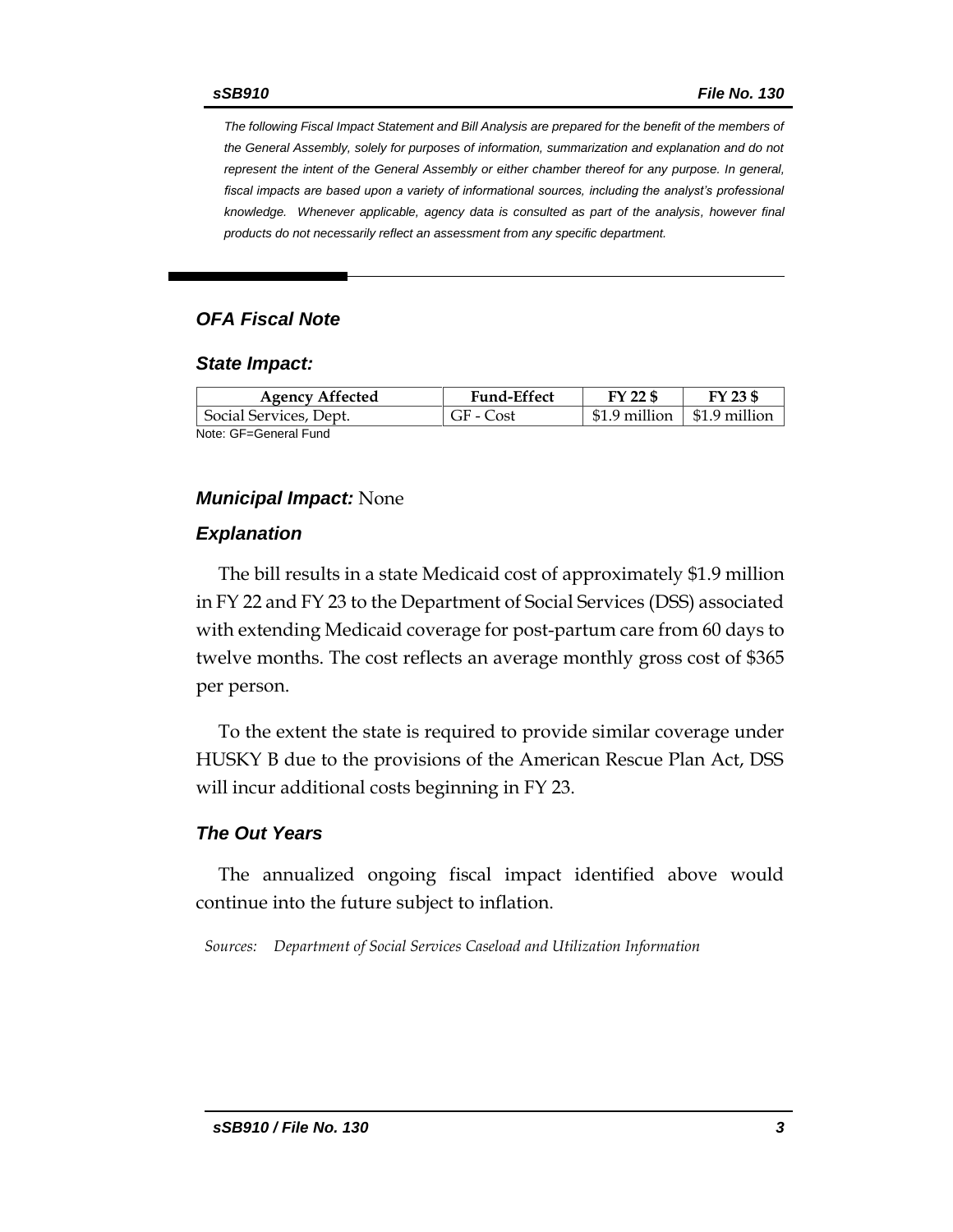## **OLR Bill Analysis sSB 910**

## *AN ACT EXPANDING MEDICAID COVERAGE FOR POST-PARTUM CARE TO TWELVE MONTHS AFTER A MEDICAID BENEFICIARY GIVES BIRTH TO A CHILD.*

### **SUMMARY**

This bill requires the Department of Social Services (DSS) commissioner, to the extent federal law permits, to extend Medicaid coverage for post-partum care to 12 months after a mother gives birth. Under current practice, DSS provides post-partum coverage to these Medicaid beneficiaries for 60 days post-birth, in accordance with federal law (see BACKGROUND).

Under the bill, the extended post-partum coverage applies to women who are Medicaid eligible due to their pregnancies. The bill requires the commissioner to either amend the Medicaid state plan or apply for a Section 1115 waiver, whichever is permitted under federal law and most expeditious, in order to provide the state with federal reimbursement for the extended post-partum care.

EFFECTIVE DATE: July 1, 2021

## **BACKGROUND**

## *Federal Laws on Post-Partum Medicaid Coverage*

Generally, federal law requires states to provide pregnant Medicaid beneficiaries continued coverage for 60 days post-birth (42 U.S.C. § 1396a(e)(4)). However, the recently enacted American Rescue Plan Act of 2021 (P.L. 117-2) allows states to amend their Medicaid state plans or waivers to extend this post-partum coverage from 60 days to 12 months post-birth. Under the act, states may provide this optional extended coverage for a five-year period, beginning in federal fiscal year 2023. Under the federal law, states that opt to do so must also extend post-